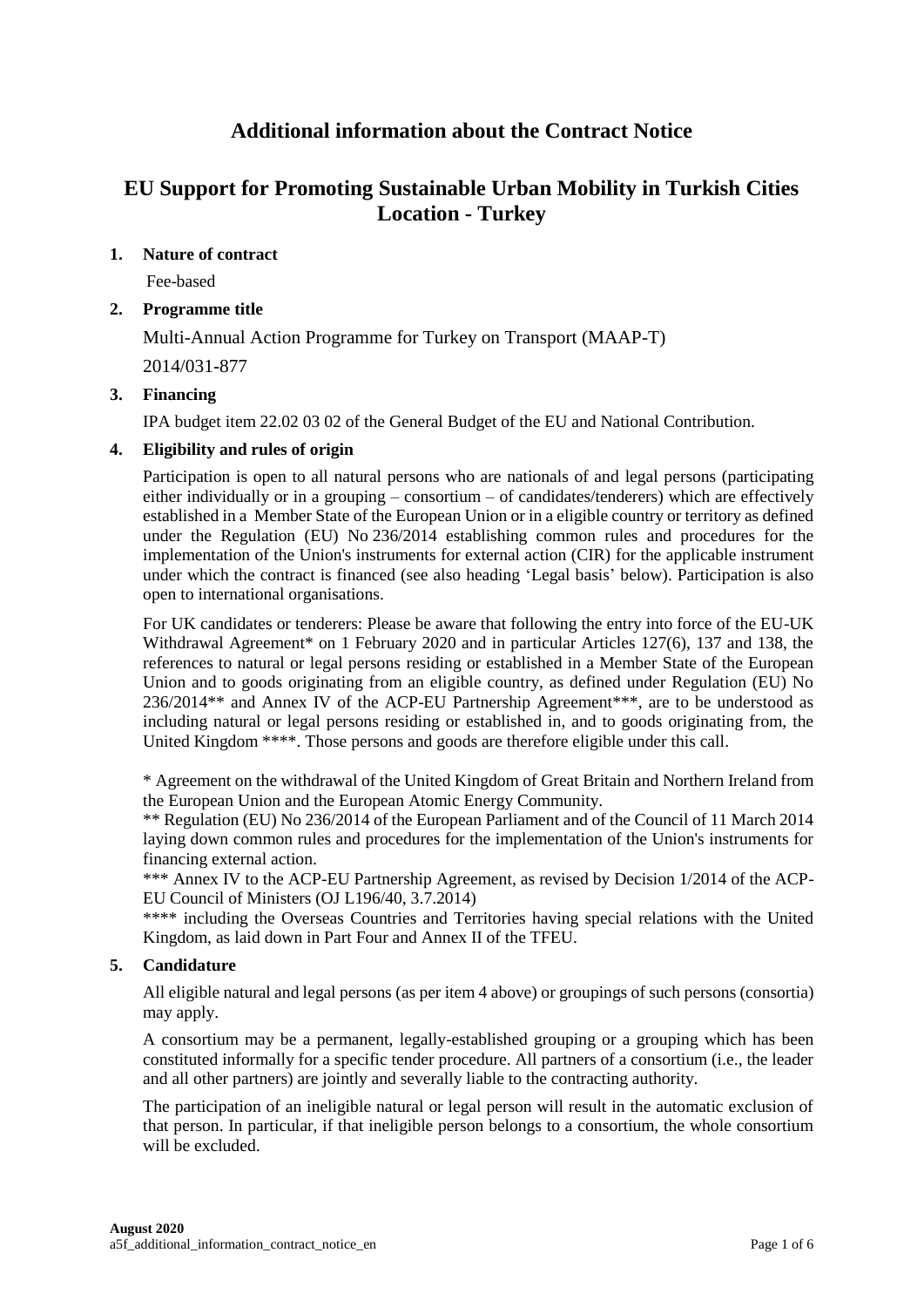# **6. Number of applications or tenders**

No more than one application or tender can be submitted by a natural or legal person whatever the form of participation (as an individual legal entity or as leader or partner of a consortium submitting an application/tender). In the event that a natural or legal person submits more than one application or tender, all applications or tenders in which that person has participated will be excluded.

In case of lots, the candidates or tenderers may submit only one application or tender per lot. Contracts will be awarded lot by lot and each lot will form a separate contract.

### **7. Tender guarantee**

No tender guarantee is required.

#### **8. Performance guarantee**

No performance guarantee required.

### **9. Information meeting and/or site visit**

No information meeting is planned

#### **10. Tender validity**

Tenders must remain valid for a period of 3 months after the deadline for submission of tenders. In exceptional circumstances, the contracting authority may, before the validity period expires, request that tenderers extend the validity of tenders for a specific period.

# **11. Shortlist alliances prohibited**

Any tenders received from tenderers having a different composition that the ones mentioned in the short-listed application forms will be excluded from this restricted tender procedure, unless prior approval from the contracting authority has been obtained – see practical guide 2.6.3. Short-listed candidates may not form alliances or subcontract to each other for the contract in question.

#### **12. Grounds for exclusion**

Candidates or tenderers must submit a signed declaration, included in the application form or tender form, to the effect that they are not in any of the situations listed in Section 2.6.10.1 of the **practical guide (PRAG).** Where the candidate or tenderer intends to rely on capacity providing entities or subcontractor(s), he/she must provide the same declaration signed by this/these entity(ies).

Candidates or tenderers included in the lists of EU restrictive measures (see Section 2.4. of the PRAG) at the moment of the award decision cannot be awarded the contract.

#### **13. Sub-contracting**

Sub-contracting is allowed.

# **14. Number of candidates to be short-listed**

On the basis of the applications received, between 4 and 8 candidates will be invited to submit detailed tenders for this contract. If the number of eligible candidates meeting the selection criteria is less than the minimum of 4, the contracting authority may invite the candidates who satisfy the criteria to submit a tender. If the number of eligible candidates meeting the selection criteria is more than the maximum allowed, the contracting authority will rank them using the re-examination criteria stated below.

### **15. Provisional date of invitation to tender**

15.10.2021

# **16. Provisional commencement date of the contract**

04.04.2022

# **17. Period of implementation of tasks**

36 months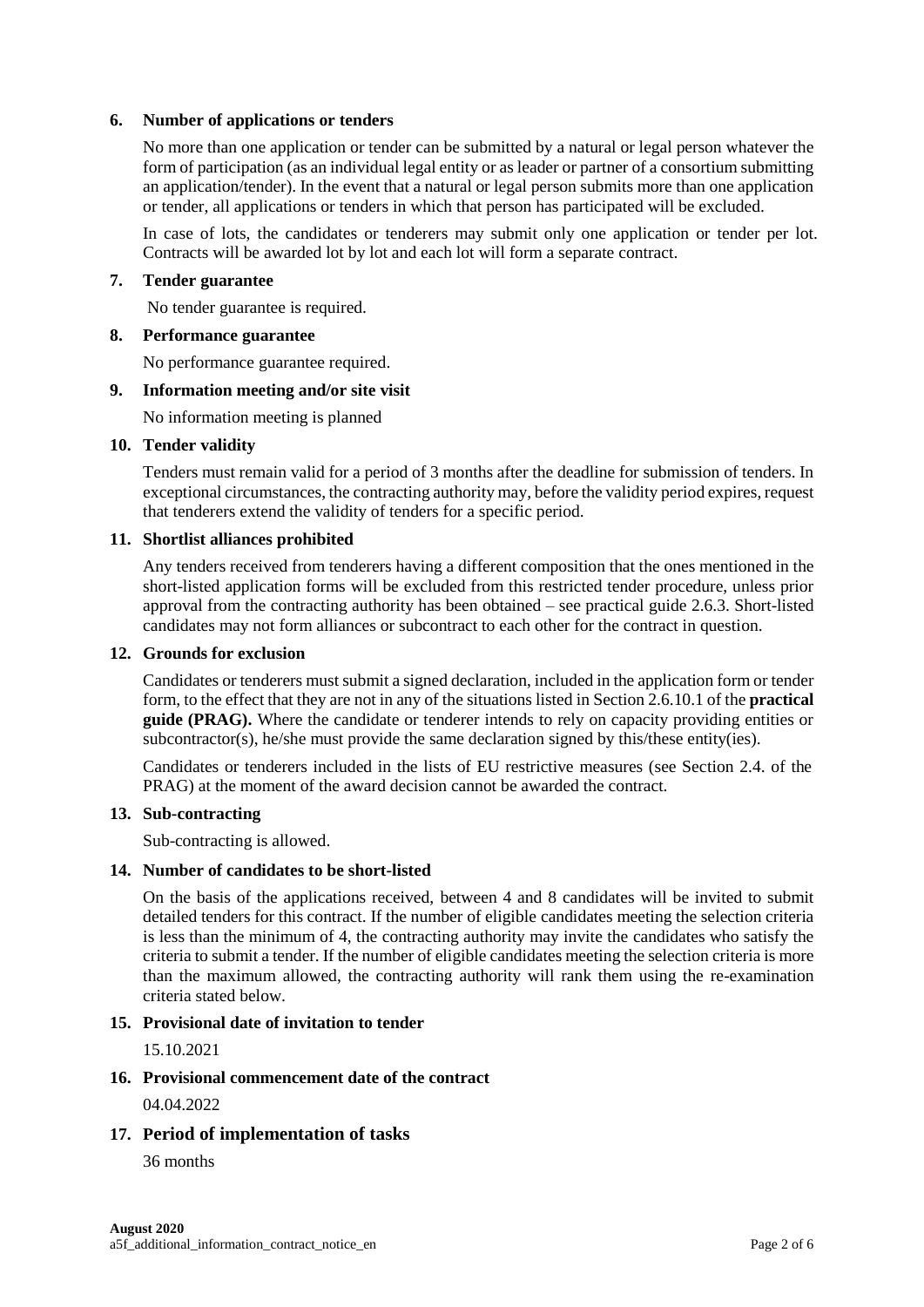# **SELECTION AND AWARD CRITERIA**

#### **18. Selection criteria**

The following selection criteria will be applied to candidates. In the case of applications submitted by a consortium, these selection criteria will be applied to the consortium as a whole if not specified otherwise. The selection criteria will not be applied to natural persons and single-member companies when they are sub-contractors.

The selection criteria for tenderers are as follows:

**1) Economic and financial capacity (**based on item 3 of the service application form, on item 3 of supply tender form). In case of candidate being a public body, equivalent information should be provided. The reference period which will be taken into account will be the last three years for which accounts have been closed.

Criteria for legal and natural persons:

- The average annual turnover of the candidate for each of the last 3 closed financial years must be at least EUR 1.000.000,00; and
- Current ratio (current assets/current liabilities) in the last year for which accounts have been closed must be at least 1. In case of a consortium this criterion must be fulfilled by each member.
- **2) Professional capacity** (based on items 4 and 5 of the application form for service contracts and on items 4 and 5 of the tender form for supply contracts). The reference period which will be taken into account will be the last three years preceding the submission deadline.

Criterion for legal and natural persons:

- 1. The candidate shall have at least 5 (five) staff currently work for the tenderer in fields related to this contract;
- **3) Technical capacity** (based on items 5 and 6 of the application form for service contracts and on items 5 and 6 of the tender form for supply contracts). The reference period which will be taken into account will be the last three years from submission deadline.
	- 1. The candidate has provided services under at least 1 service contract with a budget of minimum **EUR 800.000** (proportion carried out by the candidate) in sustainable urban mobility policy planning and/or dialogue, including trainings and capacity building (excluding supervision and design service contracts) which was implemented at any moment during the reference period: Three years prior to the submission deadline of this application.

This means that the contract the candidate refers to could have been started at any time during the indicated period but it does not necessarily have to be completed during that period, nor implemented during the entire period. Candidates are allowed to refer either to projects completed within the reference period (although started earlier) or to projects not yet completed. Only the portion satisfactorily completed during the reference period will be taken into consideration. This portion will have to be supported by documentary evidence (statement or certificate from the entity which awarded the contract, proof of payment) also detailing its value. If a candidate has implemented the project in a consortium, the percentage that the candidate has successfully completed must be clear from the documentary evidence, together with a description of the nature of the services provided if the selection criteria relating to the pertinence of the experience have been used.

2. The candidate has provided services under at least 1 service contract with a budget of at least **EUR 400.000** (proportion carried out by the candidate) in the field of communication and visibility including organisation of events in the field of sustainable urban mobility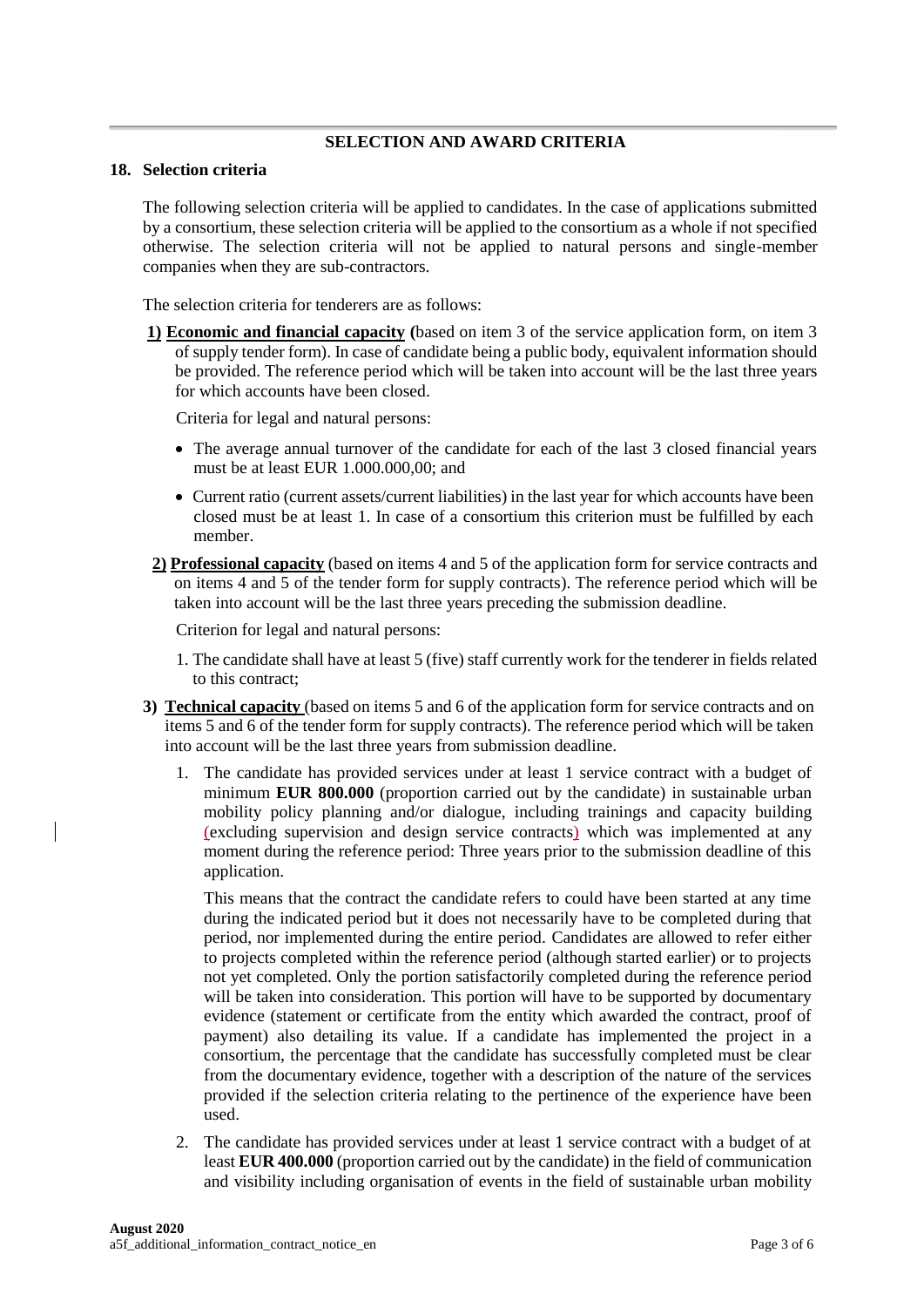which was implemented at any moment during the reference period: Three years prior to the submission deadline of this application.

This means that the contract the candidate refers to could have been started at any time during the indicated period but it does not necessarily have to be completed during that period, nor implemented during the entire period. Candidates are allowed to refer either to projects completed within the reference period (although started earlier) or to projects not yet completed. Only the portion satisfactorily completed during the reference period will be taken into consideration. This portion will have to be supported by documentary evidence (statement or certificate from the entity which awarded the contract, proof of payment) also detailing its value. If a candidate has implemented the project in a consortium, the percentage that the candidate has successfully completed must be clear from the documentary evidence, together with a description of the nature of the services provided if the selection criteria relating to the pertinence of the experience have been used.

Previous experience which caused breach of contract and termination by a contracting authority shall not be used as reference.

# Capacity-providing entities

An economic operator may, where appropriate and for a particular contract, rely on the capacities of other entities, regardless of the legal nature of the links which it has with them. If the economic operator relies on other entities it must in that case prove to the contracting authority that it will have at its disposal the resources necessary for performance of the contract by producing a commitment by those entities to place those resources at its disposal. Such entities, for instance the parent company of the economic operator, must respect the same rules of eligibility and notably that of nationality as the economic operator relying on them and must comply with the selection criteria for which the economic operator relies on them. Furthermore, the data for this third entity for the relevant selection criterion should be included in a separate document. Proof of the capacity will also have to be provided when requested by the contracting authority.

With regard to technical and professional criteria, an economic operator may only rely on the capacities of other entities where the latter will perform the tasks for which these capacities are required.

With regard to economic and financial criteria, the entities upon whose capacity the economic operator relies, become jointly and severally liable for the performance of the contract.

If more than 8 eligible candidates meet the above selection criteria, the relative strengths and weaknesses of the applications of these candidates must be re-examined in order to rank their applications and identify the 8 best applications for the tender procedure. The only additional comparative criteria that which will be taken into consideration during this re-examination, in the order in which they appear below, are:

1. the highest number service contracts that meet criterion 18.3.1.

2. the highest cumulated value of all the service contracts that meet criterion 18.3.1.

**N.B.**: additional comparative criterion No 1 shall be applied to all the eligible candidates that meet the selection criteria. If, after applying additional comparative criterion No 1, it is not possible to identify the 8 best candidates because two or more candidates are tied for the 8th position, additional comparative criterion No 2 shall be applied only to these tied candidates.

#### **19. Award criteria**

Best price-quality ratio.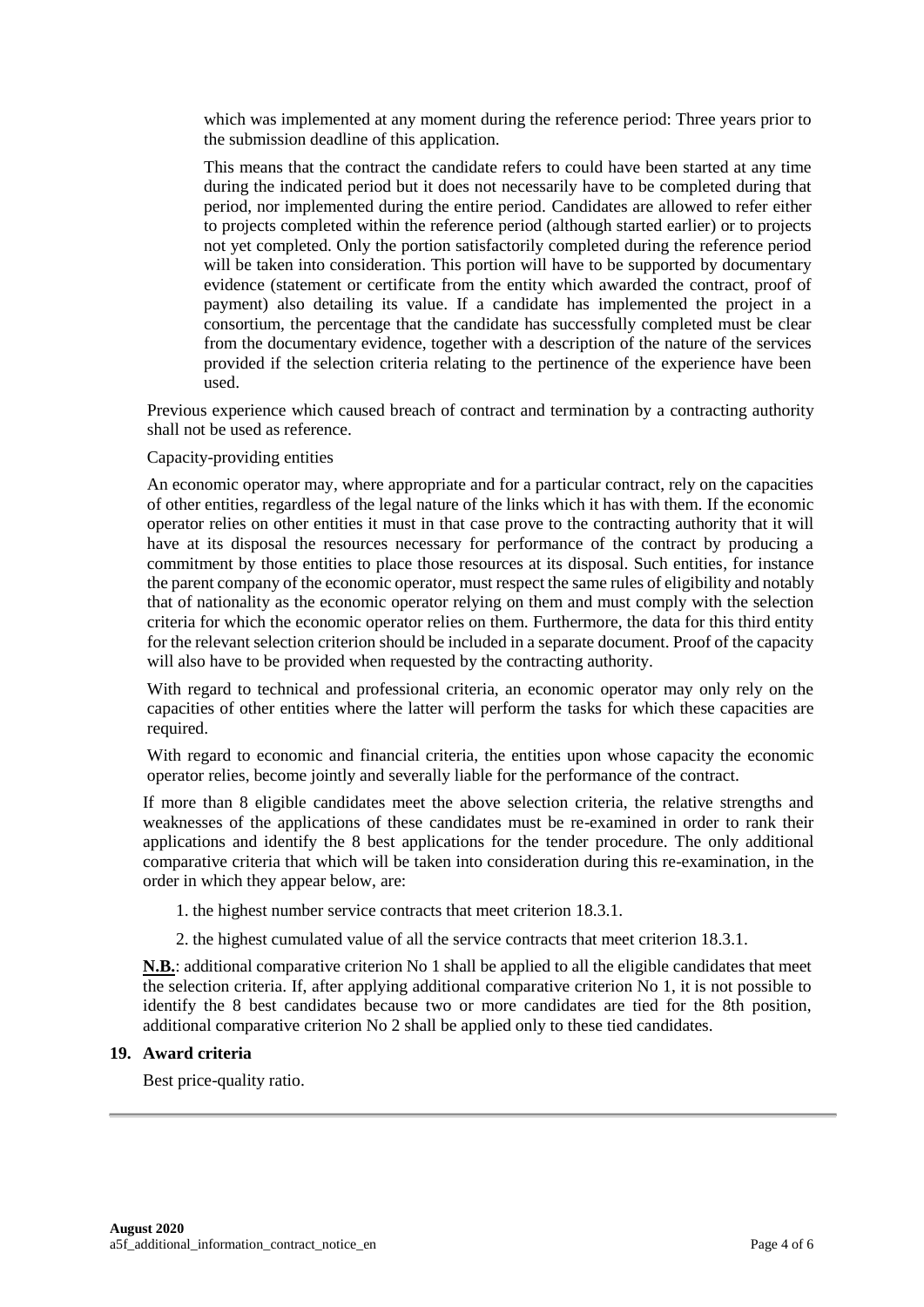# **APPLICATION AND TENDERING**

# **20. How to obtain the tender dossier**

Not applicable

# **21. Tender opening session**

Not applicable

# **22. Applications format and details to be provided**

Applications must be submitted using the standard application form, the format and instructions of which must be strictly observed. The application form is available from the following Internet address:

<https://ec.europa.eu/europeaid/prag/document.do?isAnnexes=true>

The application must be accompanied by a declaration on honour on exclusion and selection criteria using the template available from the following Internet address:

<https://ec.europa.eu/europeaid/prag/document.do?isAnnexes=true>

Any documentation (brochure, letter, etc.) sent with an application in addition to what has been requested will not be taken into consideration.

# **23. How applications may be submitted**

Applications must be submitted in English exclusively to the contracting authority in a sealed envelope.

- Either by post or by courier service, in which case the evidence shall be constituted by the postmark or the date of the deposit slip, to:

# **Mr. Nedim YEŞİL**

Ministry of Transport and Infrastructure Directorate General for European Union Affairs and Foreign Relations Department of European Union Investments Hakkı Turayliç Caddesi No:5 B Blok Kat:10 Emek 06490 Ankara, Türkiye

- OR hand delivered by the participant in person or by an agent directly to the premises of the contracting authority in return for a signed and dated receipt, in which case the evidence shall be constituted by this acknowledgement of receipt, to:

# **Mr. Nedim YEŞİL**

Ministry of Transport and Infrastructure Directorate General for European Union Affairs and Foreign Relations Department of European Union Investments Tel: +90 312 203 2269 Hakkı Turayliç Caddesi No: 5 B Blok Kat: 10 Emek 06490 Ankara, Türkiye Open 08:30 – 17:30

The contract title and publication reference (see contract notice) must be clearly marked on the envelope containing the application and must always be mentioned in all subsequent correspondence with the contracting authority.

Applications submitted by any other means will not be considered.

By submitting an application candidates accept to receive notification of the outcome of the procedure by electronic means. Such notification shall be deemed to have been received on the date upon which the contracting authority sends it to the electronic address referred to in the application form.